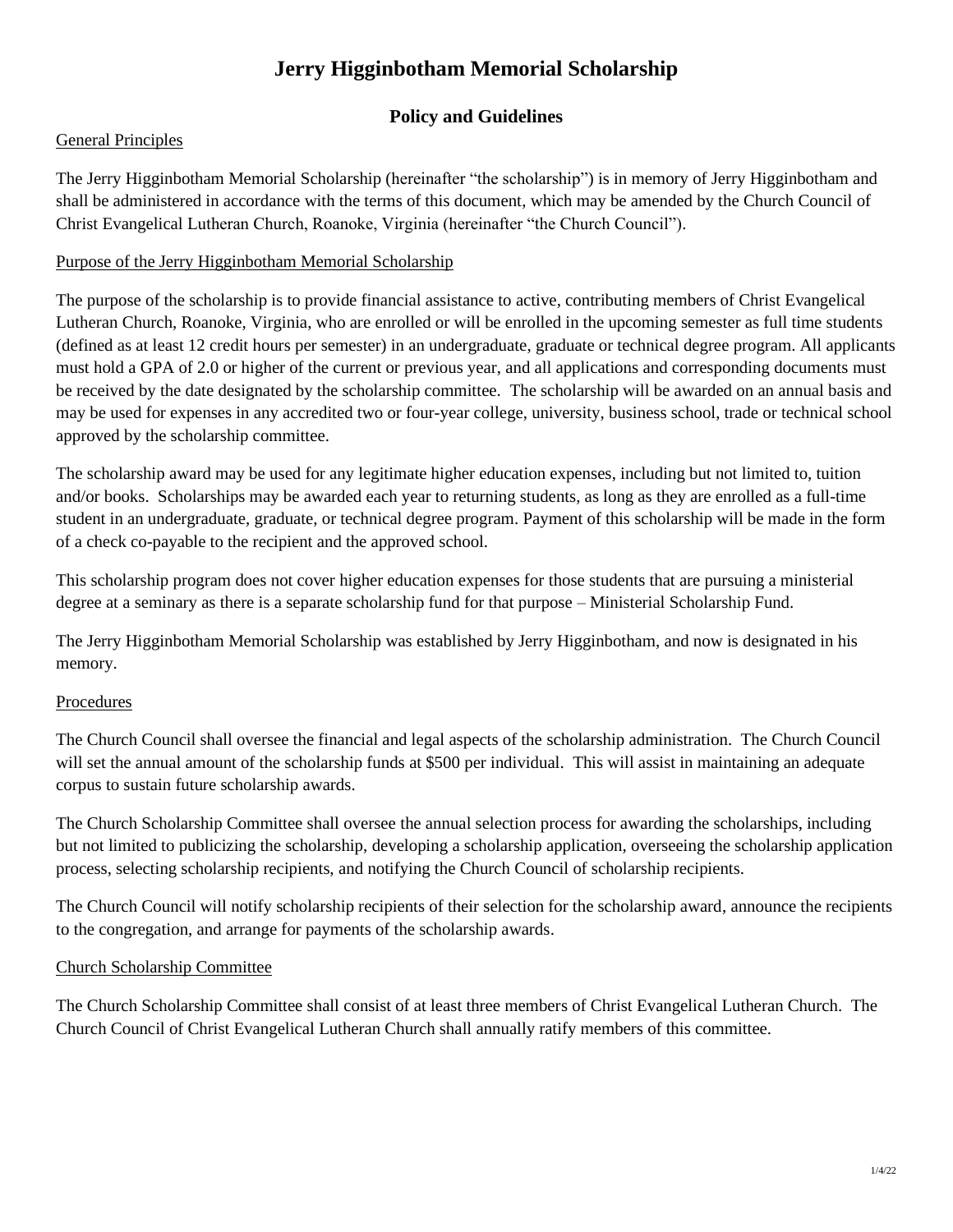# **Jerry Higginbotham Memorial Scholarship**

## **Gerald (Jerry) Jacob Higginbotham**

## **11/5/1948—12/22/2015**

Jerry Higginbotham was born in Savannah, GA in 1948. He was a lifelong Lutheran and served on several different Lutheran Church Councils during his life.

Jerry grew up the Roanoke Valley and graduated from Cave Spring High School where he played football, basketball, and ran track. He continued his love for football at Samford University in Birmingham, AL where he found the love of his life, Doris Jean Powell, and they were married in 1973.

In 1963, his parents started Corrugated Container Corporation in Roanoke, VA. Jerry and his brothers grew the company and even expanded to three additional localities, including Piney Flats, TN, Winchester, VA and Holly Springs, NC.

Jerry's love and passion for Doris and their three children (Jacob, Joseph, and Lindsay) was evidenced by his community contributions to the Roanoke Valley. He supported the SW Roanoke County Soccer Club as a pioneer in the growth of youth soccer. Through his vision, planning, and tireless efforts, the Merriman Soccer Complex was built and has been enjoyed by countless youth soccer players. Jerry was a supporter of the Roanoke Symphony, Mill Mountain Theater and The Foundation for Roanoke Valley. He was a member of Cave Spring Masonic Lodge No. 230, Roanoke Scottish Rite, and Kazim Shriners of Roanoke, VA.

#### Eligibility Requirements:

- 1. Be an active contributing member of Christ Evangelical Lutheran Church, Roanoke, Virginia.
- 2. Currently be enrolled or will be enrolled in the upcoming semester as a full-time student (defined as at least 12 credit hours per semester) in an undergraduate, graduate, or technical degree program.
- 3. Provide documentation of a GPA of 2.0 or higher for the current or previous year.
- 4. Fully complete the Jerry Higginbotham Memorial Scholarship Application and participate in all aspects of the selection process, as may be determined by the Christ Evangelical Lutheran Church Scholarship Committee.
- 5. Provide documentation of acceptance of admission to an undergraduate, graduate, or technical school within one month of notification of scholarship award.

### Application Forms:

- 1. Scholarship application information, requirements and deadlines will be publicized annually by the scholarship committee. Applicants must submit all application materials by the publicized deadlines to be considered for scholarship award.
- 2. A new application form and required materials must be submitted each time an applicant applies for the scholarship award.
- 3. Completed application forms must be submitted either:
	- a. Electronically by the application deadline in the manner publicized by the scholarship committee, or;
	- b. Postmarked on or before the application deadline and mailed directly to Christ Evangelical Lutheran Church, Attention: Scholarship Committee, 2011 Brandon Avenue, S.W., Roanoke, Virginia, 24015.